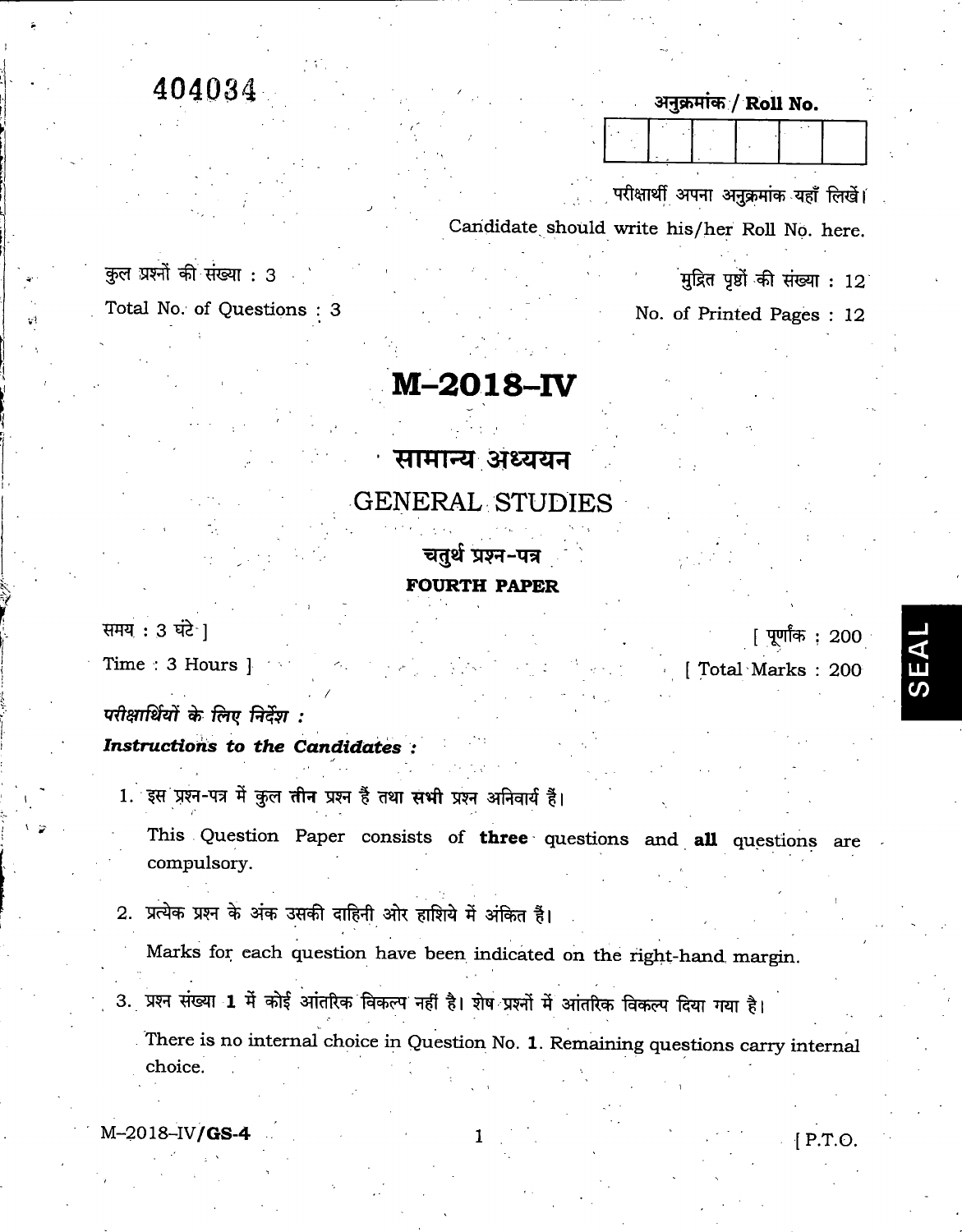4. प्रथम प्रश्न लघु-उत्तरीय है, जिसमें 15 अनिवार्य प्रश्न हैं। प्रत्येक का उत्तर 1 अथवा 2 पंक्तियों में देना है। प्रश्न संख्या 2 में शब्द-सीमा  $150$  है।

The first question is of short-answer type consisting of 15 compulsory questions. Each one is to be answered in J or 2 lines. For Question No. 2 word limit is 150 words.

5. जहाँ शब्द-सीमा दी गई है, उसका पालन अवश्य करें।

Wherever word limit has been given, it must be adhered to.

6. प्रश्न-पत्र के अनुसार ही प्रश्नों के उत्तर क्रमानुसार दें। एक प्रश्न के विभिन्न भागों के उत्तर अनिवार्य रूप से क्रमानुसार लिखें तथा उनके बीच अन्य प्रश्नों के उत्तर न लिखें।

Question should, be answered exactly in the order in which they appear in the question paper. Answer to the various parts of the same question should be written together compulsorily and no answer of the other question should be inserted between them.

7. यदि किसी प्रश्न में किसी प्रकार की कोई मुद्रण या तथ्यात्मक प्रकार की त्रुटि हो, तो प्रश्न के हिन्दी तथा अंग्रेजी रूपांतर में से अंग्रेजी रूपांतर को मानक माना जाएगा।

In case there is any error of printing or factual nature, then out of the Hindi and English versions of the question, the English version will be treated as standard.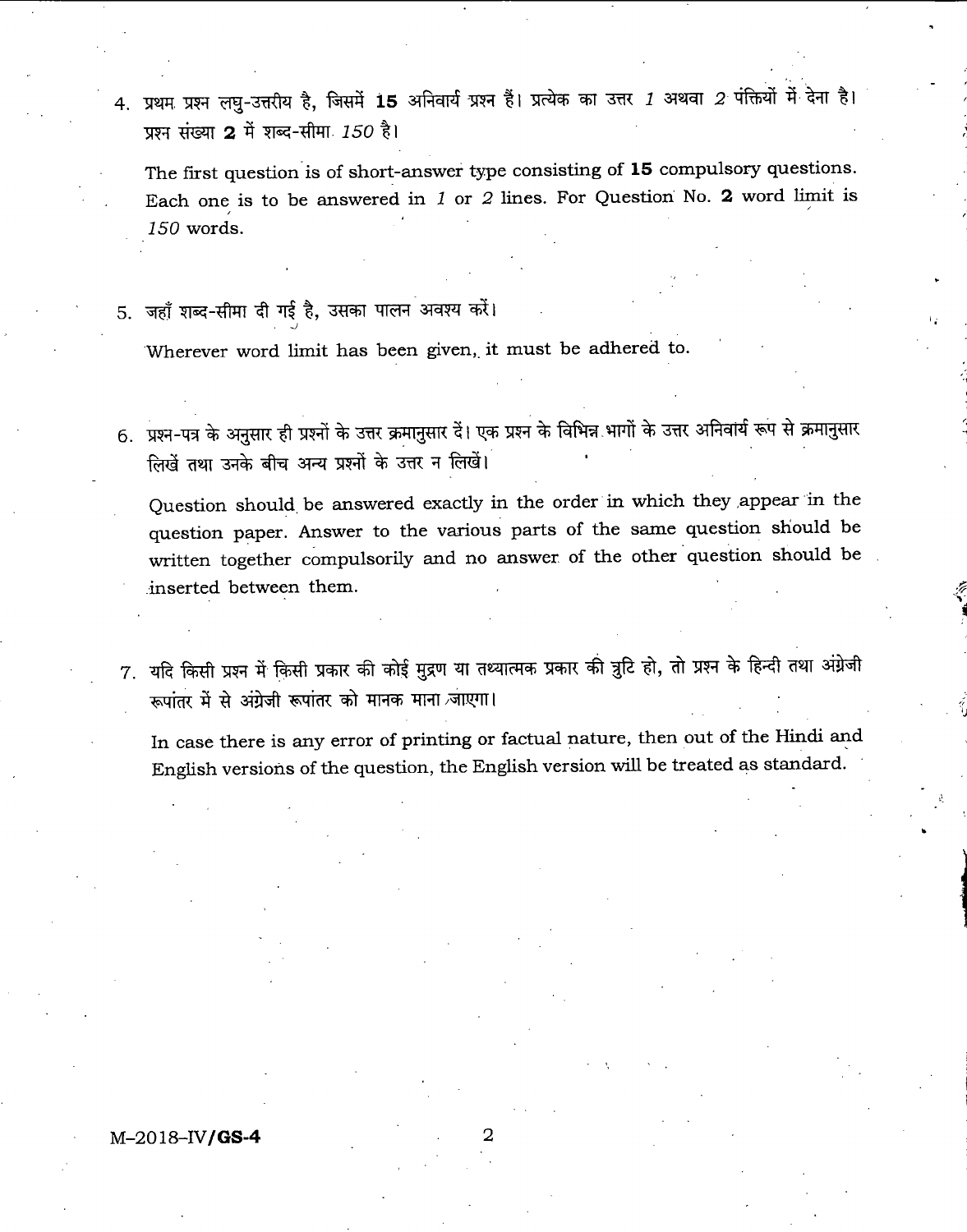- 1. निम्नलिखित प्रत्येक लघु-उत्तरीय प्रश्न का उत्तर *1* या *2* पंक्तियों में दीजिए :  $3\times 15=45$ Give answers of the following short answer-type questions in  $1$  or  $2$  lines each :
	- $(a)$  लोक प्रशासन में सत्यनिष्ठा का तात्पर्य समझाइए।

Explain the meaning of integrity in public administration.

(b) लोक प्रशासन में लोकोपयोगी सेवा का आधार क्या है?

What is the basis of public utility services in public administration?

(c) नैतिक मार्गदर्शन के स्रोत के रूप में 'अन्तरात्मा' से आप क्या समझते हैं?

What do you understand by 'conscience' as source of ethical guidance?

(d) बुद्ध के अनुसार तीन स्वर्णिम मार्ग क्या हैं? उल्लेख कीजिए।

What are the three golden, paths according to Buddha? Point out.

गाँधीजी के द्वारा बताए गए ग्यारह वचनों में से किन्हीं छः वचनों का उल्लेख कीजिए। (e)

Point out any six vows out of the eleven vows told by Gandhiji.

M-2018-IV**/GS-4** 3 [P.T.O.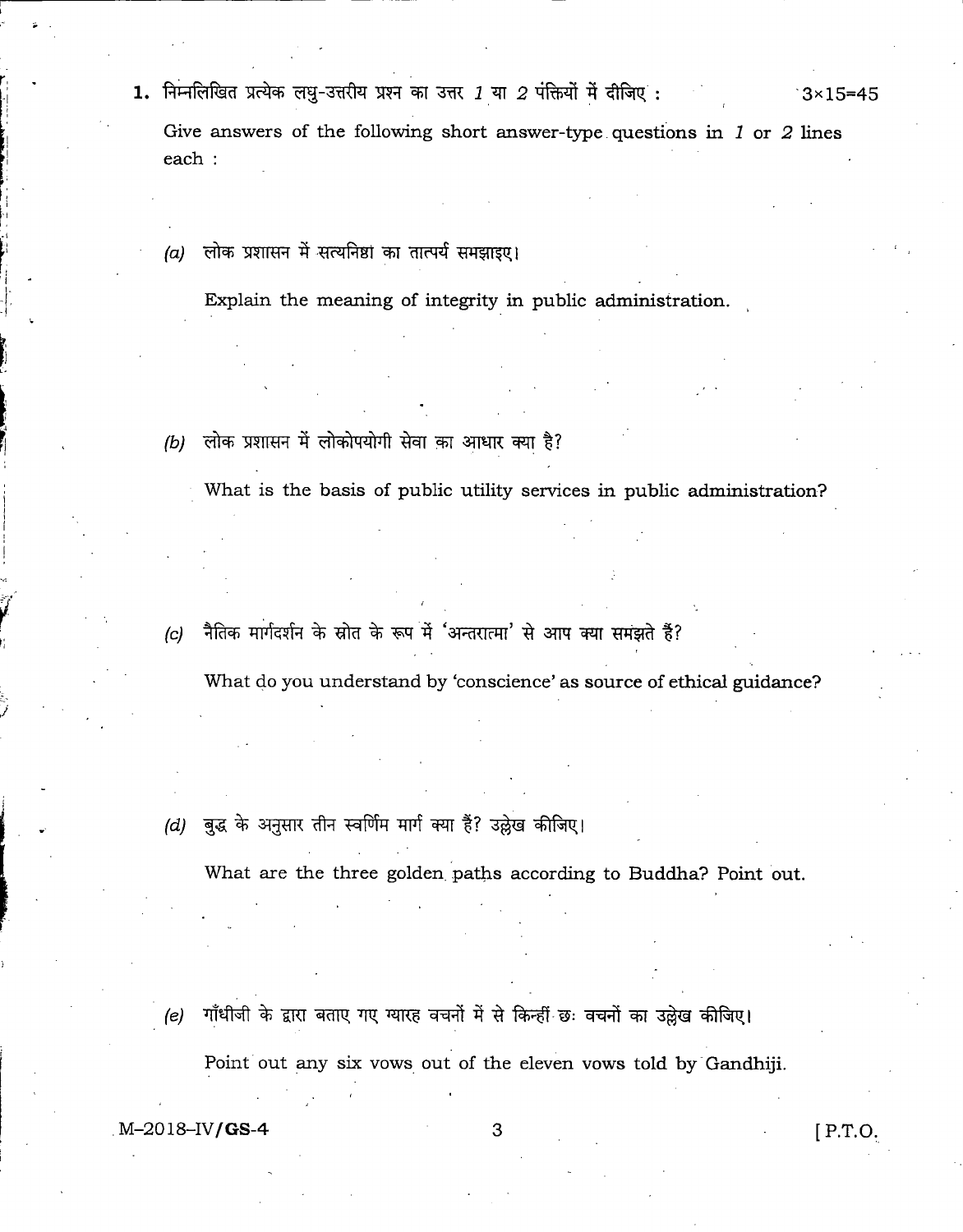- 
- $(f)$  निम्नलिखित पुस्तकों के लेखकों के नाम लिखिए :

Name the authors of the following books

*(i)* रामचरितमानस

Ramcharitmanas

(ii)  $\int$ दि रिलिजन ऑफ मैन

The Religion of Man

(iii) द लाइफ डिवाइन

The Life Divine

(g) ब्रह्म समाज के दो संस्थापक कौन थे?

Who were the two founders of Brahma Samaj?

 $(h)$  लोक सेवा में 'निष्पक्षता' का अर्थ समझाइए।

Explain the meaning of 'impartiality' in public service.

आन्तरिक मनोवृत्ति के निर्धारक के रूप में 'अभिरुचि' को परिभाषित कीजिए।  $(i)$ Define 'aptitude' as an internal attitude determinant.

 $(j)$  लोक सेवा में 'बुद्धि' की भूमिका को स्पष्ट कीजिए।

Clarify the role of 'intelligence' in public service.

 $M-2018$ -IV/GS-4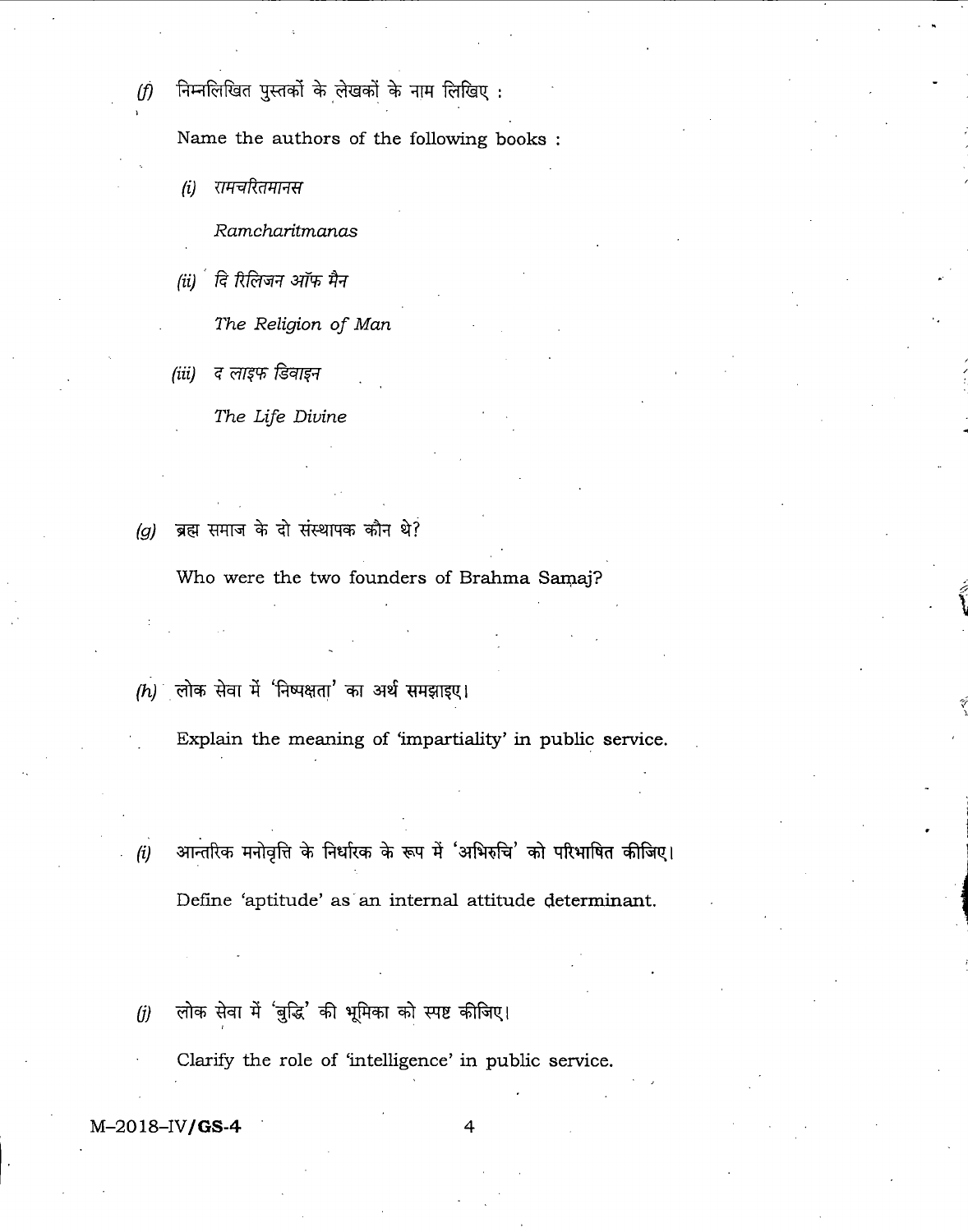मनोवृत्ति परिवर्तन में 'विश्वास' का स्थान समझाइए।  $(k)$ 

Explain the place of beliefs' in attitudinal change.

- $(1)$  सहिष्णुता से आप क्या समझते हैं?
	- What do you understand by tolerence?

- $(m)$  'लोक प्रशासन सामाजिक परिवर्तन का एक यंत्र है।'' इस कथन की व्याख्या कीजिए।
	- "Public administration is an agent of social change." Explain this statement.
- (n) भारत में बेनामी सम्पत्ति का आशय स्पष्ट कीजिए।
	- Clarify the purport of Benami Sampatti (property) in India.
- (o) सामान्य परिस्थितियों में सूचना का अधिकार अधिनियम, 2005 के अन्तर्गत लोक सूचना अधिकारी कितने दिनों में सूचना देने के लिए बाध्यकारी है?
	- . According to the Right to Information Act, 2005, under the normal circumstances, in how, many, days the public information officer is obliged to provide information?

 $M-2018-IV/GS-4$  5 [P.T.O.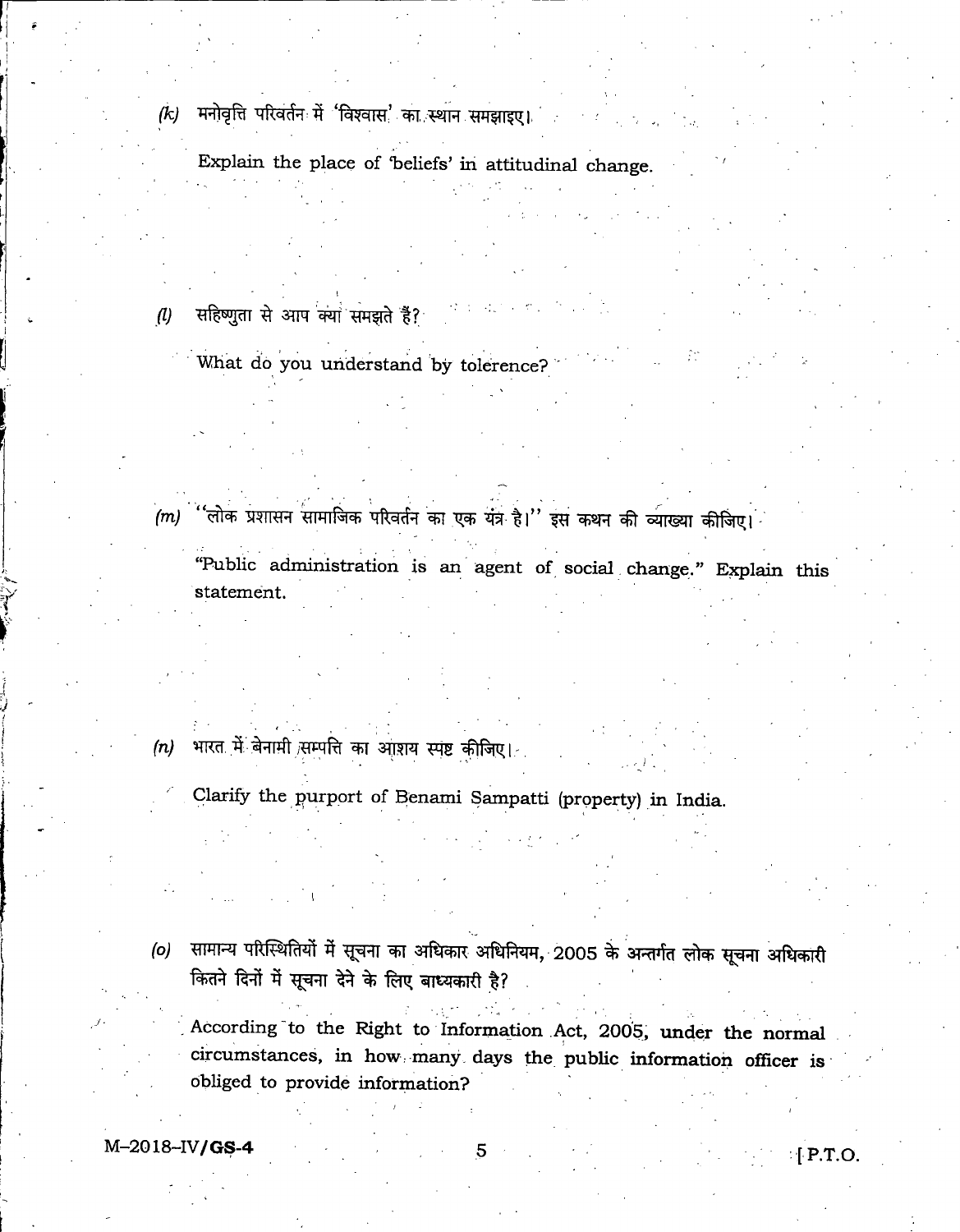2. निम्नलिखित में से किन्हीं पन्द्रह प्रश्नों के उत्तर लिखिए। प्रत्येक उत्तर लगभग 150 शब्दों की सीमा में हो :  $6 \times 15 = 90$ 

Write the answer of any *fifteen* questions from the following. Each answer should be limited up to  $150$  words :

(a) लोक सेवकों की आचरण संहिता के मुख्य प्रावधानों का विश्लेषण कीजिए।

Analyze the main provisions of the code of conduct for civil servants.

- ''प्रशासन एक नैतिक कार्य है और प्रशासक एक नैतिक अभिकर्ता।'' इस कथन की विवेचना कीजिए।  $(b)$ "Administration is a moral act and the administrator is a moral agent. Discuss this statement.
- (c) ''मैं सोया और पाया कि जीवन सौन्दर्य था। मैं जागा और पाया कि जीवन एक कर्तव्य था।'' ई० एस० हूपर की इन पंक्तियों का लोक सेवकों के कर्तव्यपालन के परिप्रेक्ष्य में निरूपण कीजिए।

"I slept and dreamt that life was beauty. I woke and found that life was duty." Elucidate E. S. Hooper's couplet in respect of duty of civil servants.

 $(d)$  वर्धमान महावीर के पाँच नैतिक सिद्धान्तों (पंचमहाव्रतों) का उल्लेख कीजिए।

Point out five moral principles (Panchmahavratas) of Vardhamana Mahavira.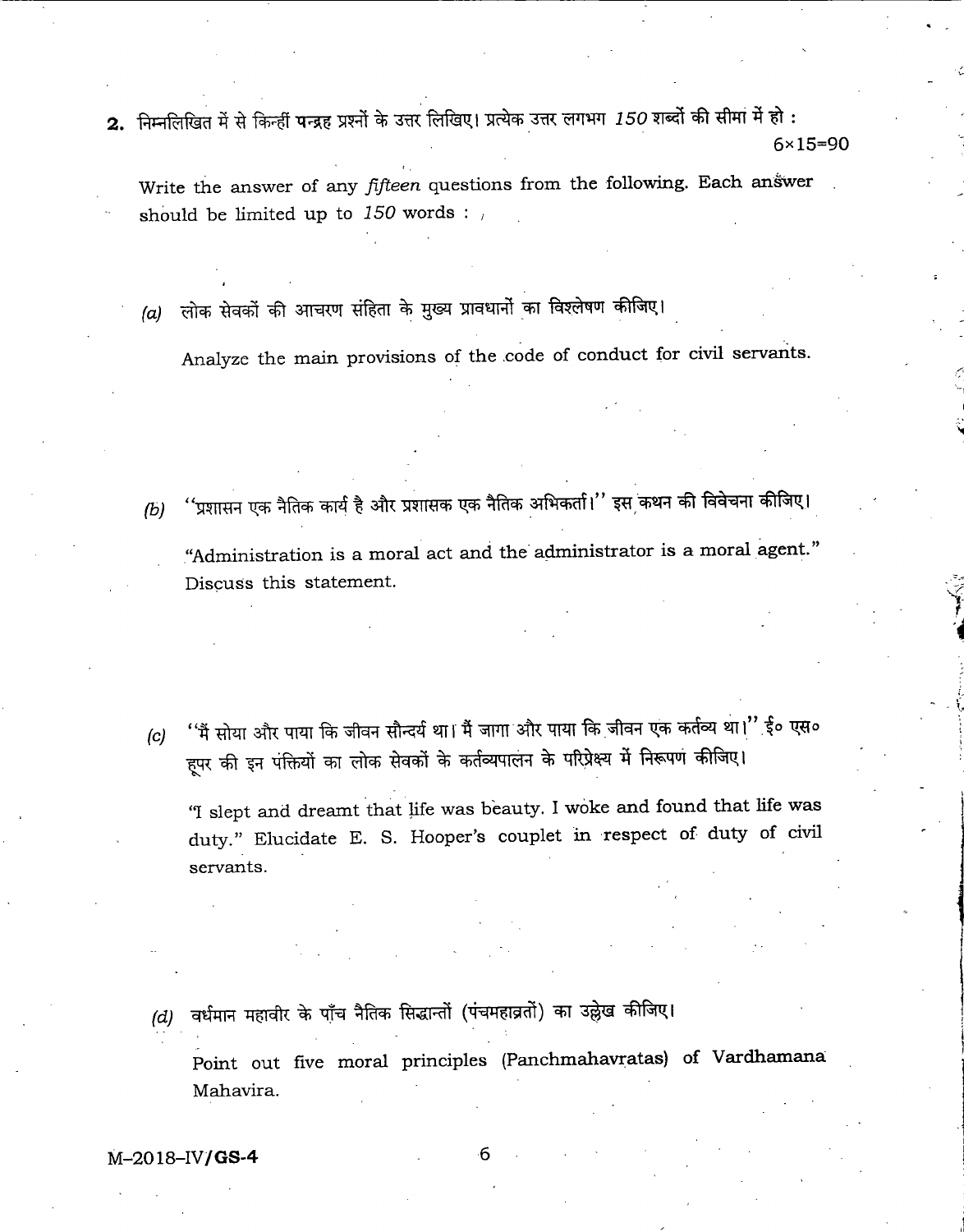- (e) तुलसीदास जी के काव्य में सामाजिक चेतना पर टिप्पणी लिखिए।
	- Write comments on social consciousness in the poetry of Tulasidas.
- $\langle f\rangle$  गाँधीवादी दर्शन के नैतिक बिन्दुओं पर प्रकाश डालिए।
	- Throw light on the ethical points of Gandhian philosophy.

- 第四十五七 始

- (g) एक समाज सुधारक के रूप में राजा राममोहन रॉय के योगदान का वर्णन कीजिए।
	- Describe the contribution of Raja Rammohan Roy as a social reformer.

 $\eta$  , and  $\eta$  as

- $(h)$  रवीन्द्रनाथ टैगोर के 'मानवतावाद' पर टिप्पणी लिखिए।
	- Write comments on 'humanism' of Rabindranath Tagore.
- $\left(\boldsymbol{i}\right)$  . समाजवाद के बारे में राम मनोहर लोहिया के विचारों को स्पष्ट कीजिए।
	- Clarify the views of Ram Manohar Lohia regarding socialism.
- . (j) हिंदी के लिर्थायक लिले के लिए कार्यालय के लिए।<br>(मनोवृत्ति संरचना के निर्धारक तत्त्व कौन-कौन से हैं? विवेचन कीजिए।
	- ' What are the determining factors of attitude formation? Discuss.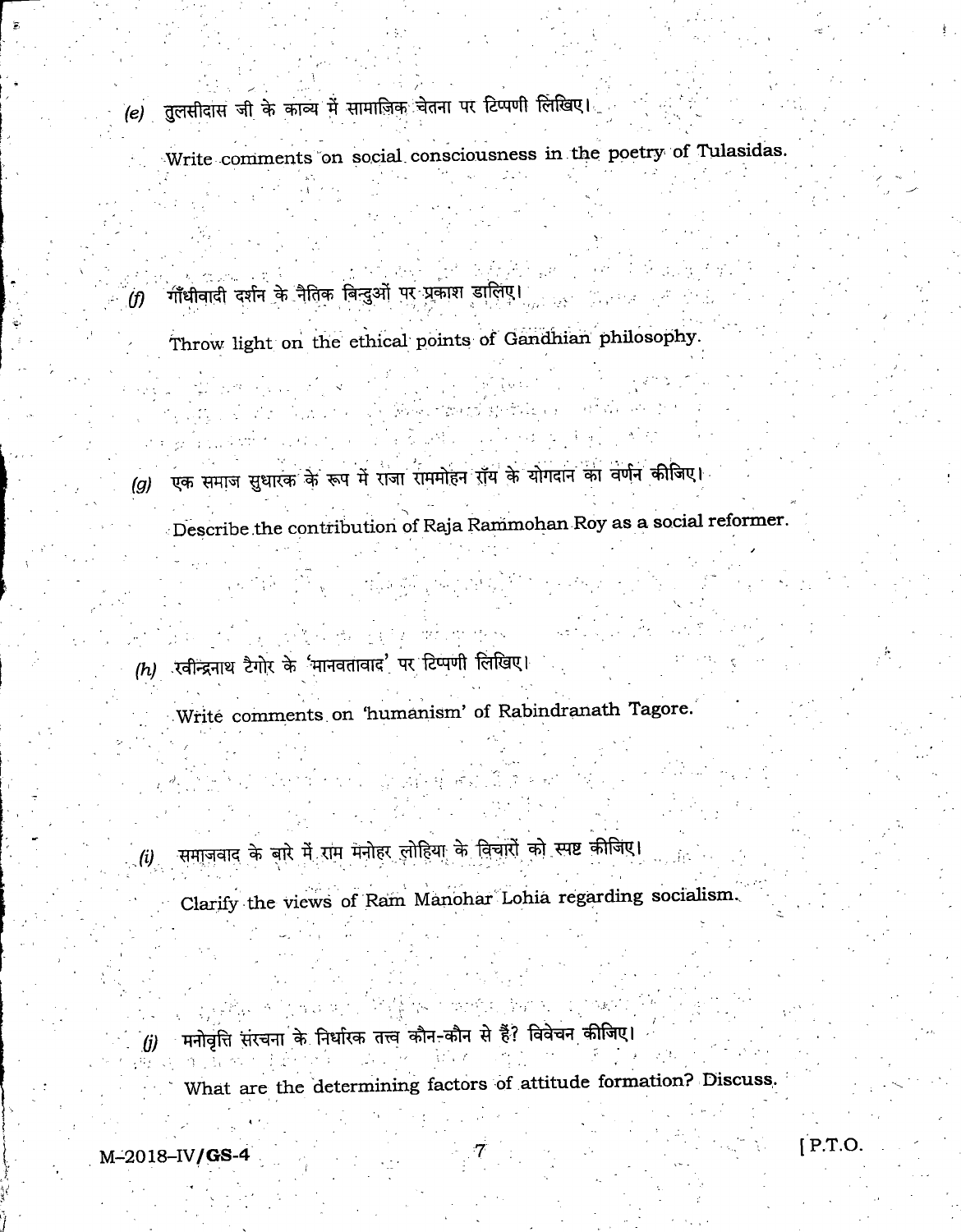(k) भारत में रूढ़िवादिता तथा पूर्वाग्रह की अवधारणा समझाइए।

Explain the concepts of stereotyping and prejudice in Indian context.

''विस्तृत दृष्टिकोण से प्रेरणा उन शक्तियों को निर्धारित करने की समस्या है, जो कि समस्त जीव प्राणियों<br>को कार्य के लिए बाध्य या उत्तेजित करती है।'' प्रसिद्ध मनोवैज्ञानिक बोरिंग तथा लैंग्फील्ड के इस  $\left(\frac{n}{2}\right)$ कथन के आलोक में मनोवृत्ति परिवर्तन में प्रेरणा की भूमिका समझाइए।

I

"Broadly viewed motivation is the problem of determining the forces which impel or incite all living organisms to action." In the light of this statement, given by famous psychologists Boring and Langfield, explain the role of inspiration in changing attitude.

 $(m)$  लोक सेवा के आधारभूत मूल्य के रूप में समानुभूति के महत्त्व पर प्रकाश डालिए।

Throw light on the importance of empathy as one of the basic values for civil service.

(n) "आदर्श प्रशासनिक अपेक्षाएँ लोक सेवा के प्रति समर्पण की अभिक्षमता सुनिश्चित करती है।" इस कथन पर टिप्पणी लिखिए।

"The ideal administrative expectations ensure aptitude of dedication to public service." Write comments on this statement.

- (o) 'सांवेगिक बुद्धि' की अवधारणा का वर्णन कीजिए तथा इसके महत्त्व का उल्लेख कीजिए।
	- Describe the concept of 'emotional intelligence' and point out its importance.

 $M-2018$ -IV/GS-4 8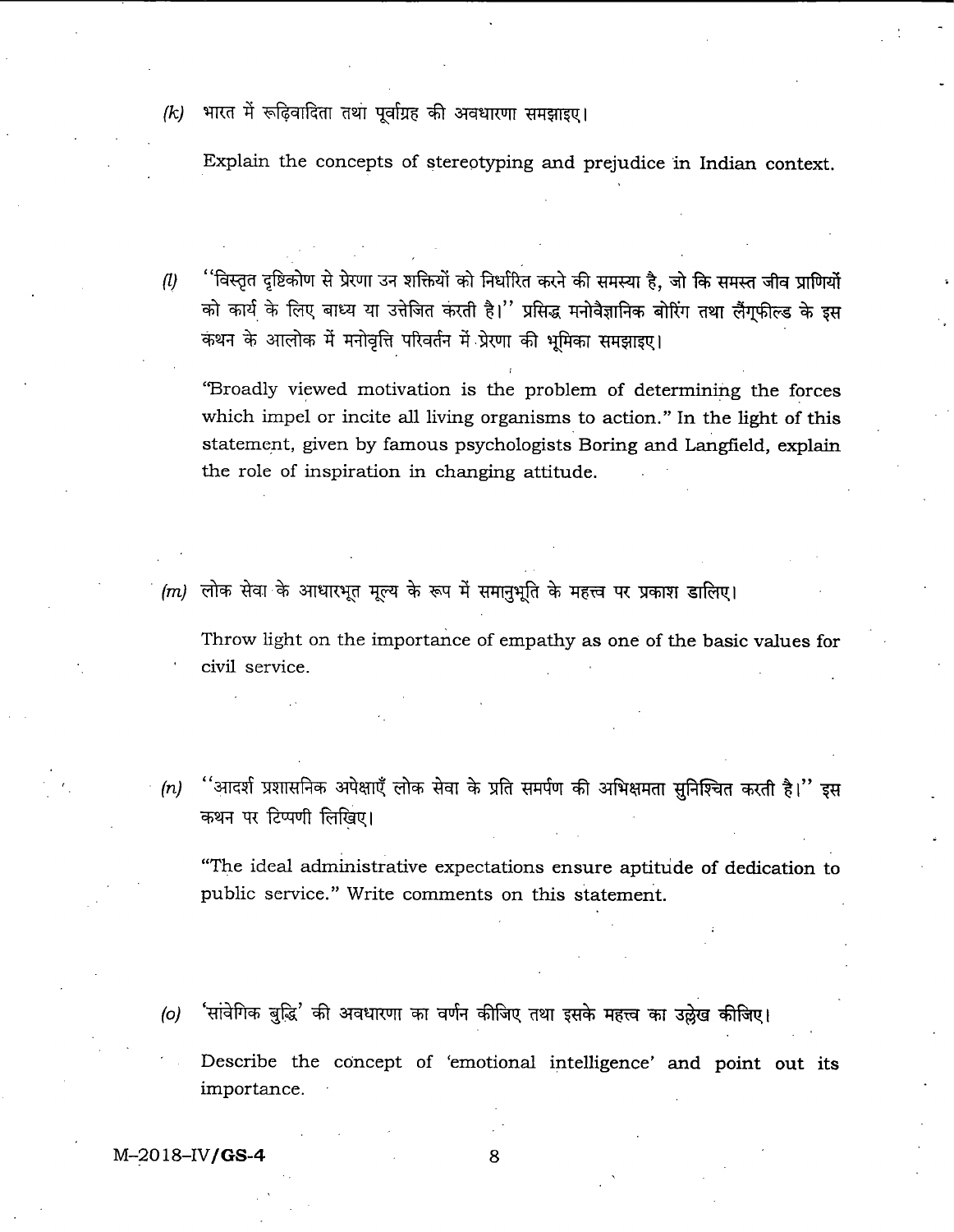(p) भ्रष्टाचार के प्रमुख प्रकारों का संक्षेप में निरूपण कीजिए। भ्रष्टाचार के प्रमुख कारण क्या हैं? उल्लेख कीजिए।

Give a brief account of main kinds of corruption. What are the main causes of corruption? Point out.

 $(q)$  सार्वजनिक जीवन में भ्रष्टाचार की रोकथाम के लिए सुझाव दीजिए।

Give suggestions for prevention of corruption in public life.

(r) भ्रष्टाचार पर संयुक्त राष्ट्रसंघ की घोषणा का वर्णन कीजिए।

Describe United Nations Convention on Corruption.

3. पाठ्यक्रम में सम्मिलित विषय-वस्तु पर आधारित प्रकरण: Case studies based on contents of syllabus :

(a) प्रथम प्रकरण :

विषय : परीक्षा प्रणाली की विसंगति

आप किसी राज्य के माध्यमिक शिक्षा बोर्ड के निदेशक हैं। बोर्ड ने भौतिक विज्ञान विषय की बारहवीं कक्षा की परीक्षा सम्पन्न करा दी है।

परीक्षा सम्पन्न होने के एक हफ्ते बाद आपको कुछ सूत्रों से पता चलता है कि संभवतः परीक्षा प्रारम्भ होने से पूर्व ही किसी स्कूल और कोचिंग संस्थान की मिलीभगत से प्रश्न-पत्र लीक हो चुका था। कुछ प्रारम्भिक जाँच से आपको निर्णयात्मक साक्ष्य मिलता है कि प्रश्न-पत्र लीक हुआ था। धीरे-धीरे यह सूचना आम जनता में फैलने लगी और समाचार-पत्रों में भी प्रकाशित हुई। बोर्ड ने भौतिक विज्ञान की परीक्षा पुनः कराने का निर्णय लिया।

 $M-2018-IV/GS-4$  9  $[ P.T.O.$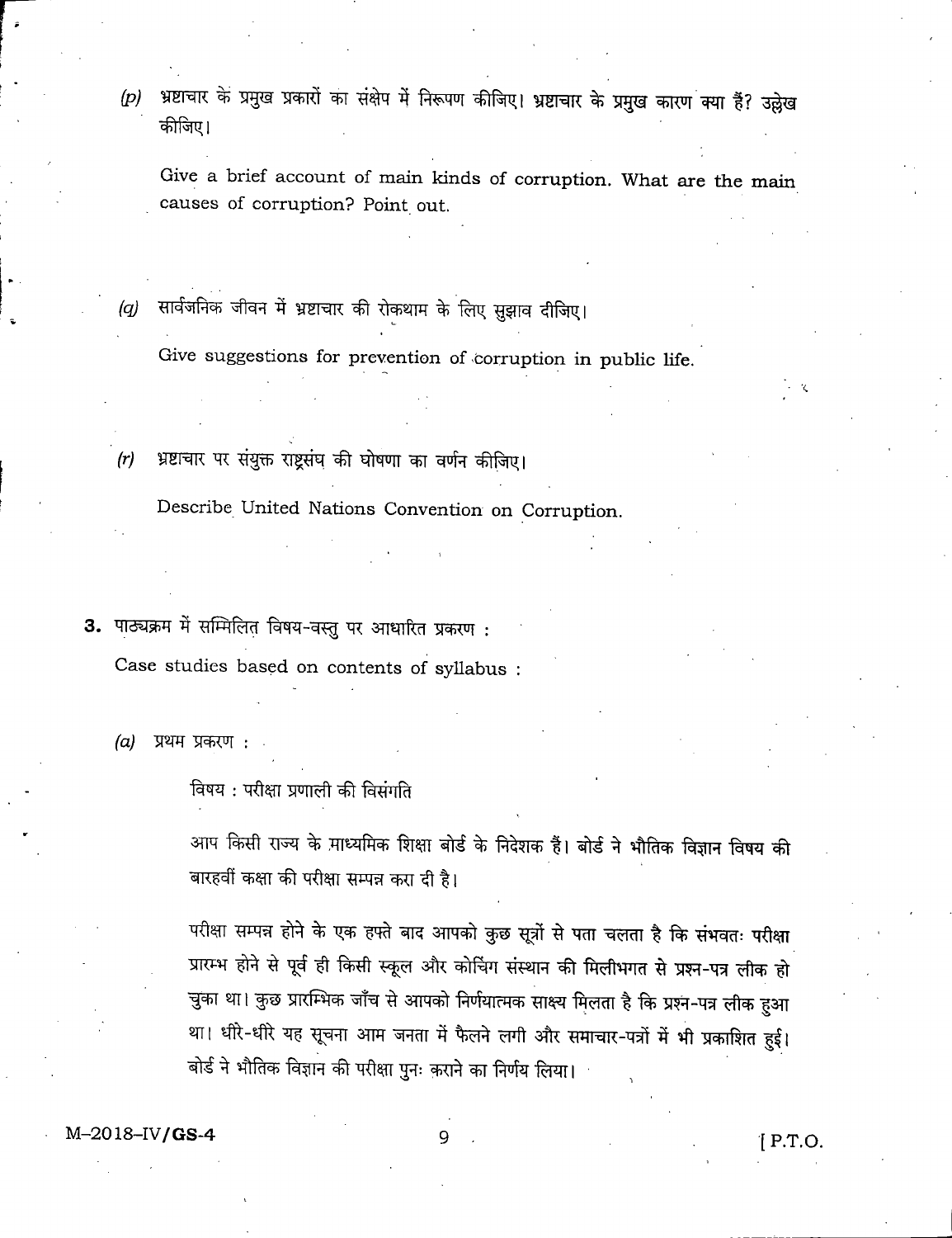First Case Study :

Subject : Predicament in Examination System

You are a Director of some State Secondary Education Board. Board has conducted the Physics examination of class twelfth.

A week after the examination by some source it comes to your knowledge that there could have been a paper leak before the starting of the examination done by a collusion of some school and coaching centre. After some preliminary investigation, you get a conclusive proof that indeed the paper was leaked. Gradually the news came into public and also was published in newspapers. Board decided to conduct a reexamination of Physics paper.

उपर्युक्त प्रकरण के परिप्रेक्ष्य में किन्हीं दो प्रश्नों के उत्तर दीजिए :  $15\times2=30$ 

Answer any two questions in the light of above mentioned case study ;

 $(i)$  प्रश्न-पत्र लीक होने के क्या कारण हैं?

What are the reasons behind such paper leak?

(ii) दूस तरीके की घटना का व्यवस्था एवं छात्रों पर क्या प्रभाव पड़ता है?

What implications such incidents have on the system and students?

(iii) निदेशक के रूप में इस तरह की घटना रोकने के लिए आप क्या उपाय करेंगे?

As a Director, what measures would you take to prevent such incidents from happening again?

 $M-2018-N/GS-4$  10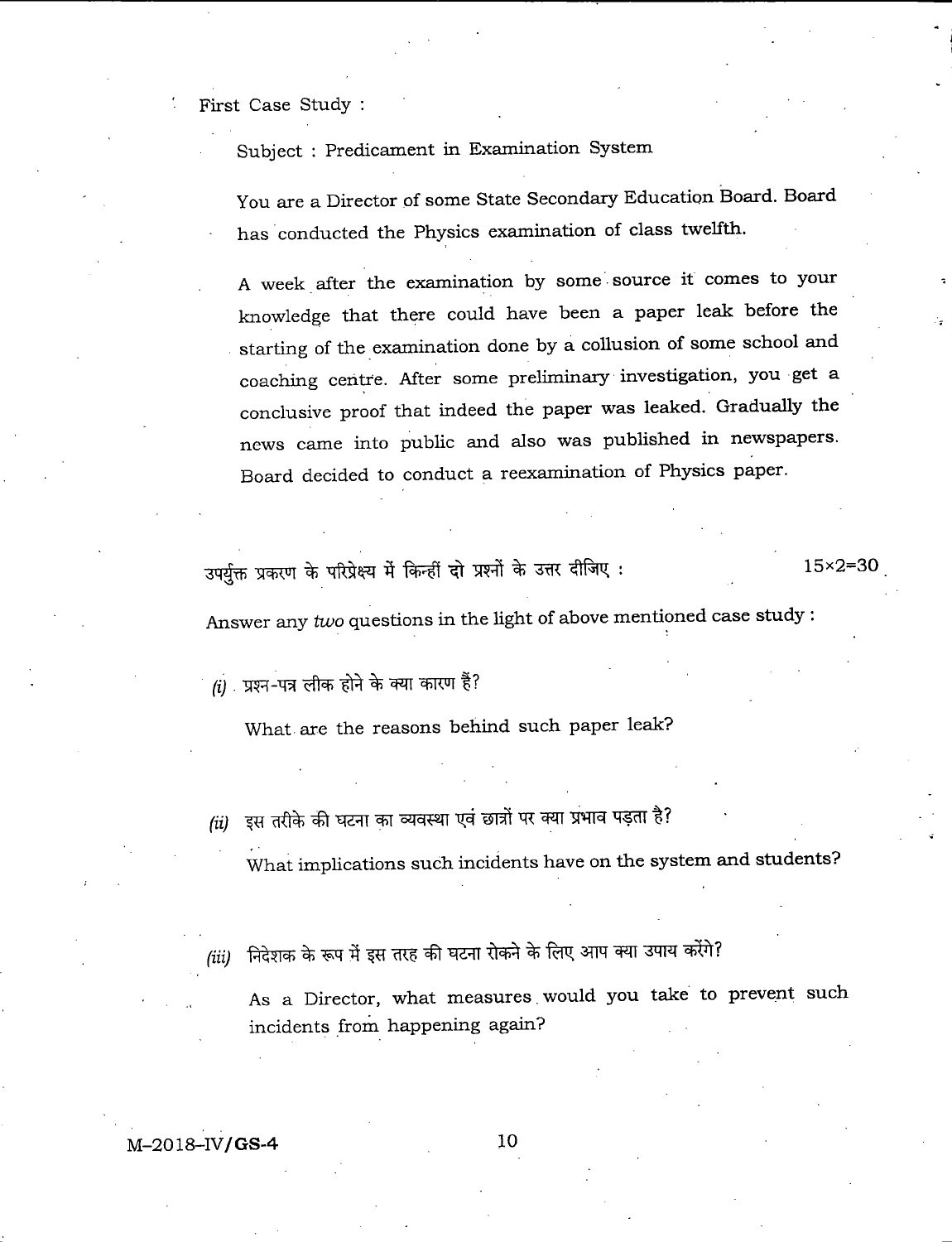$(b)$  द्वितीय प्रकरण :

विषय : लोक सेवा और नैतिंक मूल्यों का संघर्ष

एक गरीब, वृद्ध एवं परिवार से परित्यक्त महिला, सड़क के किनारे दुकान लगाकर और उस दुकान में फूल बेचकर जीविका निर्वाह करती है। विपरीत परिस्थितियों के बावजूद वह हँसमुख एवं में फूल बेचकर जीविका निर्वाह करती है। विपरीत परिस्थितियों के बावजूद वह हँसमुख एवं<br>मातृत्व-धारित प्रकृति सम्पन्ना है। आप SDM हैं और प्रतिदिन उसकी दुकान पर जाकर स्वयं 11 ^ ^ ^ DM ?it^' ^ t, 3fR 3nq^ ^ फूल खरीदते हैं। उसी क्षेत्र को DM 'नो टॉलरेंस ज़ोन' घोषित करते हैं, और आपको निर्देश देते<br>हैं कि अविलम्ब अवैधानिक निर्माण ध्वस्त करा दें। महिला असहाय होकर आपसे मदद माँगती है। भावुक होकर स्थानीय नागरिक भी उसकी दुकान छोड़ने की सिफारिश करते हैं।

Second Case Study :

Subject ; Public service and conflict of ethical values

A poor aged woman abandonned by her family meets her ends by selling flowers on a roadside shop. In spite of her circumstances she is a very cheerful and mother-like figure. You are an SDM and everyday you yourself, go to her shop and purchase flowers from her. Declaring that region as 'No Tolerance Zone' the DM instructs you to demolish all illegal constructions as soon as possible. The woman cries for her helplessness. By emotions, the locals too request you to exempt her shop.

उपर्युक्त प्रकरण के परिप्रेक्ष्य में निम्नलिखित प्रश्नों के उत्तर दीजिए :  $7\times5=35$ 

Answer the following questions in the light of above mentioned case study:

 $(i)$  क्या आप उस महिला की दुकान छोड़ देंगे?

Would you exempt the woman's shop?

(ii) आप स्थानीय नागरिकों को उनकी सिफारिश के सन्दर्भ में क्या जवाब देंगे? In respect of their request, what would you reply to the locals?

 $M-2018-N/\text{GS-4}$  [P.T.O.